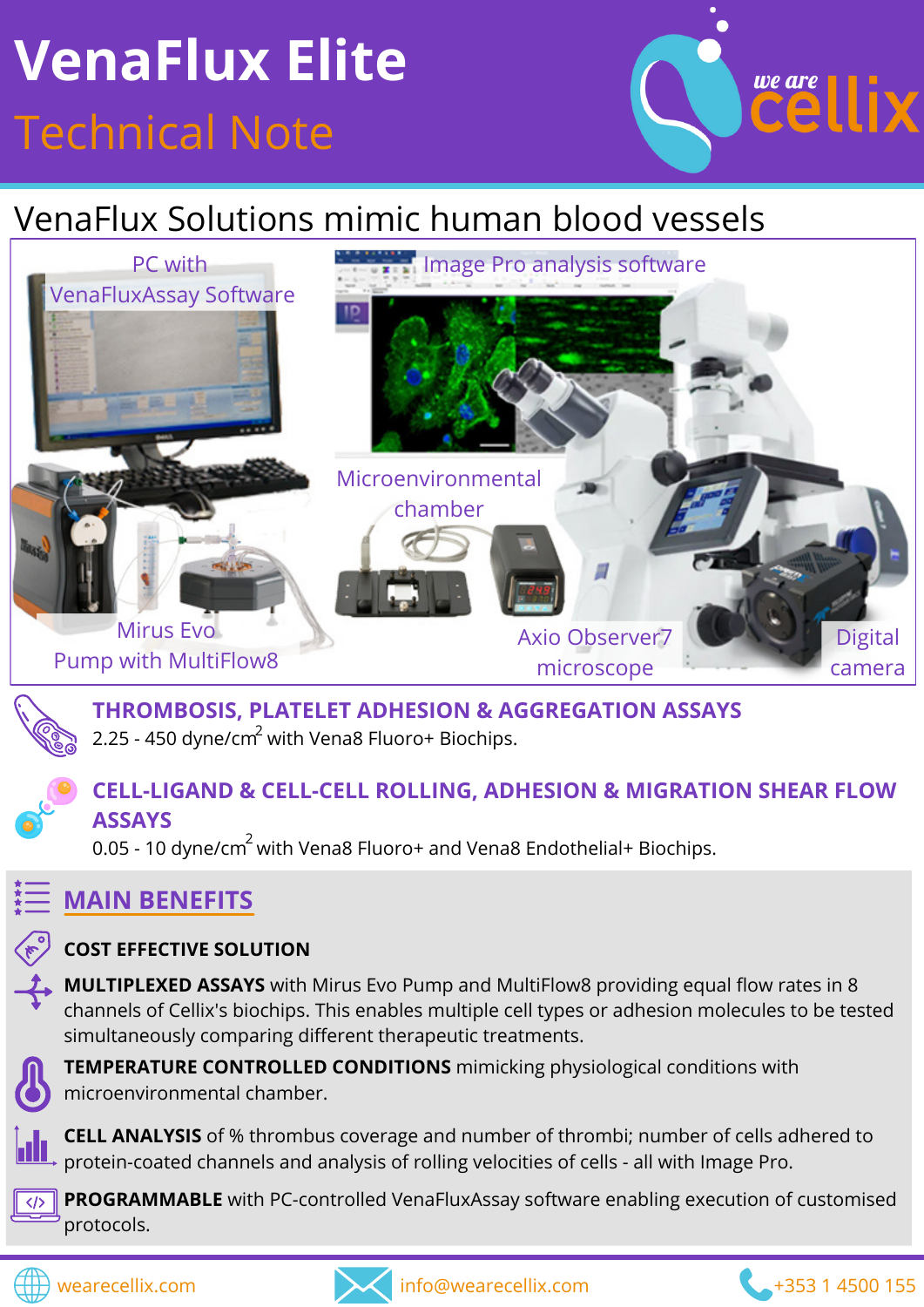

# VenaFlux Elite - Technical Note

## **HOW DOES IT WORK?**



#### **TECHNICAL SPECIFICATIONS**

#### Mirus Evo Pump with MultiFlow8

Capable of executing up to 8 assays in parallel in Vena8 biochips resulting in an 8 channel simultaneous flow control.

| Shear stress range for cell suspension | 0.05–10 dyne/cm <sup>2</sup> ; steps of 0.05 dyne/cm <sup>2</sup> (100 µL syringe)     |
|----------------------------------------|----------------------------------------------------------------------------------------|
| Shear stress range for whole blood*    | 2.25-450 dyne/cm <sup>2</sup> (1 mL syringe)                                           |
| <b>Volumetric flow rates</b>           | 100 nL/min-20 µL/min (100 µL syringe) (at 20°C, 2Hz, with air under<br>10psi pressure) |
| Dead volume                            | $600 \mu L$                                                                            |
| Sample volume increments               | Freely adjustable                                                                      |
| Valve switching time                   | 30 ms max                                                                              |
| Working pressure                       | 30 psi-2 bars max                                                                      |
| Linear velocity range**                | 10 µm/s-10 cm/s                                                                        |
| Flow direction                         | Reversible                                                                             |
| Sample volume aspiration accuracy      | ±1%                                                                                    |
| Shear stress accuracy                  | ±0.5%                                                                                  |
| Sample volume aspiration precision     | <1% CV                                                                                 |
| Shear stress precision                 | <0.5% CV                                                                               |
| Software control                       | VenaFluxAssay Software                                                                 |
| <b>Dimensions</b>                      | 21.5 cm x 18 cm x 16.5 cm                                                              |
| Weight                                 | 5.64kg                                                                                 |
| Power requirements                     | 110 / 220 V - 50 / 60 Hz - 60 W                                                        |
|                                        |                                                                                        |

\*Considering human whole blood with a viscosity of 4.5 cP.

\*\*Given for the flow of distilled water in a microcapillary with dimensions: 400 µm (W) x100 µm (D) x 20 mm (L).





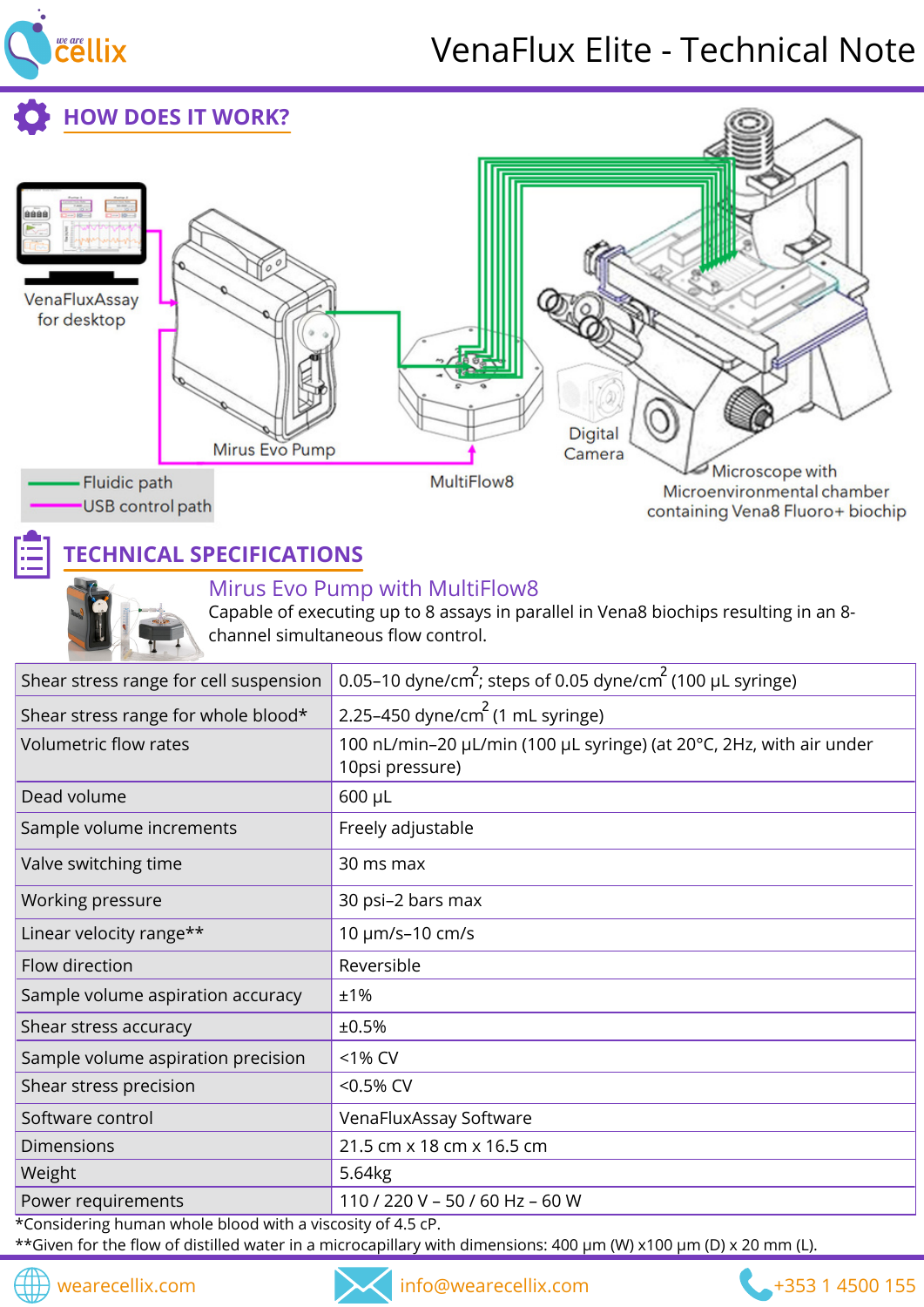

### **TECHNICAL SPECIFICATIONS**



#### Microenvironmental chamber

Temperature controlled microscope frame for microfluidic chips. Heated frame and ITO  $\vert$  glass heater to heat surface of microfluidic biochip.

| Temperature range        | Room temperature to 50°C. One presetting of at 37°C.                                                                          |
|--------------------------|-------------------------------------------------------------------------------------------------------------------------------|
| Microscope compatibility | Zeiss, Nikon, Olympus.                                                                                                        |
| Chip dimensions          | The frame will hold microfluidic chips of size 50mm (L) x 40mm (W) x 3mm (D).<br>Compatible with Cellix's Vena biochip range. |



Inverted microscope with fluorescence and motorized stage



| Stand                               | Inverted stand with motorized stage, transmitted light and fluorescence                                                                                                                                                                          |  |  |
|-------------------------------------|--------------------------------------------------------------------------------------------------------------------------------------------------------------------------------------------------------------------------------------------------|--|--|
| Objectives                          | 10X, 20X, 40X, 63X:<br>LD A-plan 10x/0.25 Ph1 (PS)<br>LD PN 20x/0.4 Corr Ph2<br>LD PN 40x/0.6 Corr Ph2 & Phase contract LD-plan Neofluar 40x/0.6 Corr Ph2 M27<br>LD PN 63x/0.75 Korr Ph2 & Phase contract LD-plan Neofluar 63x/0.75 Corr Ph2 M27 |  |  |
| Condenser                           | LD condenser 0.55H/DIC/Ph 6x Mot; 6 positions with interface for mot. condenser                                                                                                                                                                  |  |  |
| Illumination &<br>Reflector modules | Illuminator microLED and Illuminator HXP120V (D)<br>Reflected-light illuminator FL; Shutter FL (internal f/ Observer D1 Z1); Reflector<br>Module FL EC P&C reflector turret 6x motorized.                                                        |  |  |
| Filter sets                         | 49 DAPI, EX G365 shift free; 38 Endow GFP shift free and 43 Cy3 shift free                                                                                                                                                                       |  |  |
| Motorized stage                     | Mot. focus drive (min. step width 10nm); mot. beam path deflection; Fl light source<br>with mot. brightness switch & integrated mot. shutter; scanning stage 130x100mm                                                                           |  |  |
| Camera Adaptor                      | C-Mount 60N-C 1" 1.0x                                                                                                                                                                                                                            |  |  |
| Dimensions   Weight                 | 30 cm x 81 cm x 71 cm   36kg                                                                                                                                                                                                                     |  |  |
| Power requirements                  | 110 / 220 V - 50 / 60 Hz                                                                                                                                                                                                                         |  |  |



#### Digital camera: Prime BSI Express

The Prime BSI Express camera delivers the perfect balance between high resolution imaging and sensitivity with an optimized pixel design, USB 3.2 Gen 2 connectivity and near perfect 95% Quantum Efficiency to maximize signal detection.

| Sensor                    | Gpixel GSENSE2020BSI Scientific CMOS sensor |
|---------------------------|---------------------------------------------|
| Pixel Area                | 6.5µm x 6.5µm (42.25µm $\acute{}$ )         |
| Frame rate                | 95fps                                       |
| Peak Quantum Efficiency % | >95%                                        |
| <b>Active Array Size</b>  | 2048 x 2048 (4.2 Megapixel)                 |